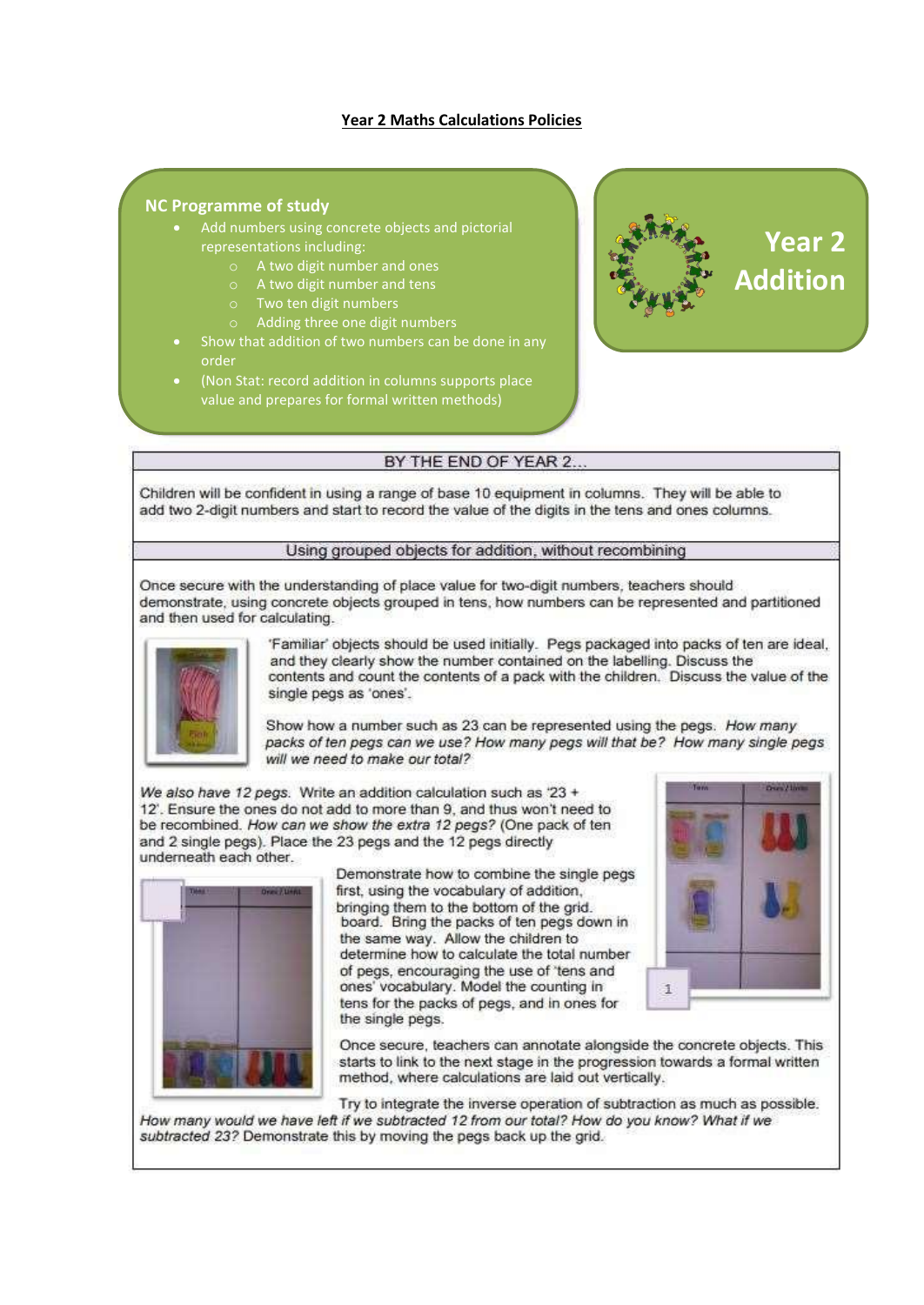#### Using grouped objects for addition, with recombining

Once children are secure with the concept of combining the grouped objects for numbers that do not require re-grouping (i.e. ones do not add to more than 9), then numbers can be chosen that will require re-grouping. Bundles of straws are the next step in the progression of being really secure with base-ten place value. They are easy to manipulate, yet allow the children to still see the 'ten-ness' of ten, allowing



for simple regrouping.

Show '34 + 27'. Place the grouped concrete objects (moving on to straws bundled into tens) and discuss the value of the different groups in the same way as above.

Combine the 'ones' straws and move them to the bottom of the grid. Use mental calculation skills to find how many single straws there are altogether. What can we do now that we have 11 straws?

Explain the 'regrouping' of ten of the straws (using an elastic band) and then position these at the bottom of the tens column. What do we need to do now?

э

Bring the tens bundles down to the bottom of the grid. How many straws do we have altogether?

As before, the link with subtraction can be integrated here, discussing what would happen if 34 straws were subtracted from the total. What if we subtracted 27? Note that to demonstrate this, one of the straw bundles would need to be split (see decomposition for subtraction), and so a careful discussion would need to take place.

Children working confidently with bundles of straws can move on to using Dienes base-ten equipment. This is also grouped in tens, but cannot be split apart or recombined easily, and requires an understanding of exchange. The Dienes equipment should be introduced alongside the straws, enabling the children to see what is the same and what is different.





 $\overline{2}$ 

The next step is to record the calculation in books, thus:  $34 + 22$ 

Ш 35  $+$  H. s.

 $50 + 6 = 56$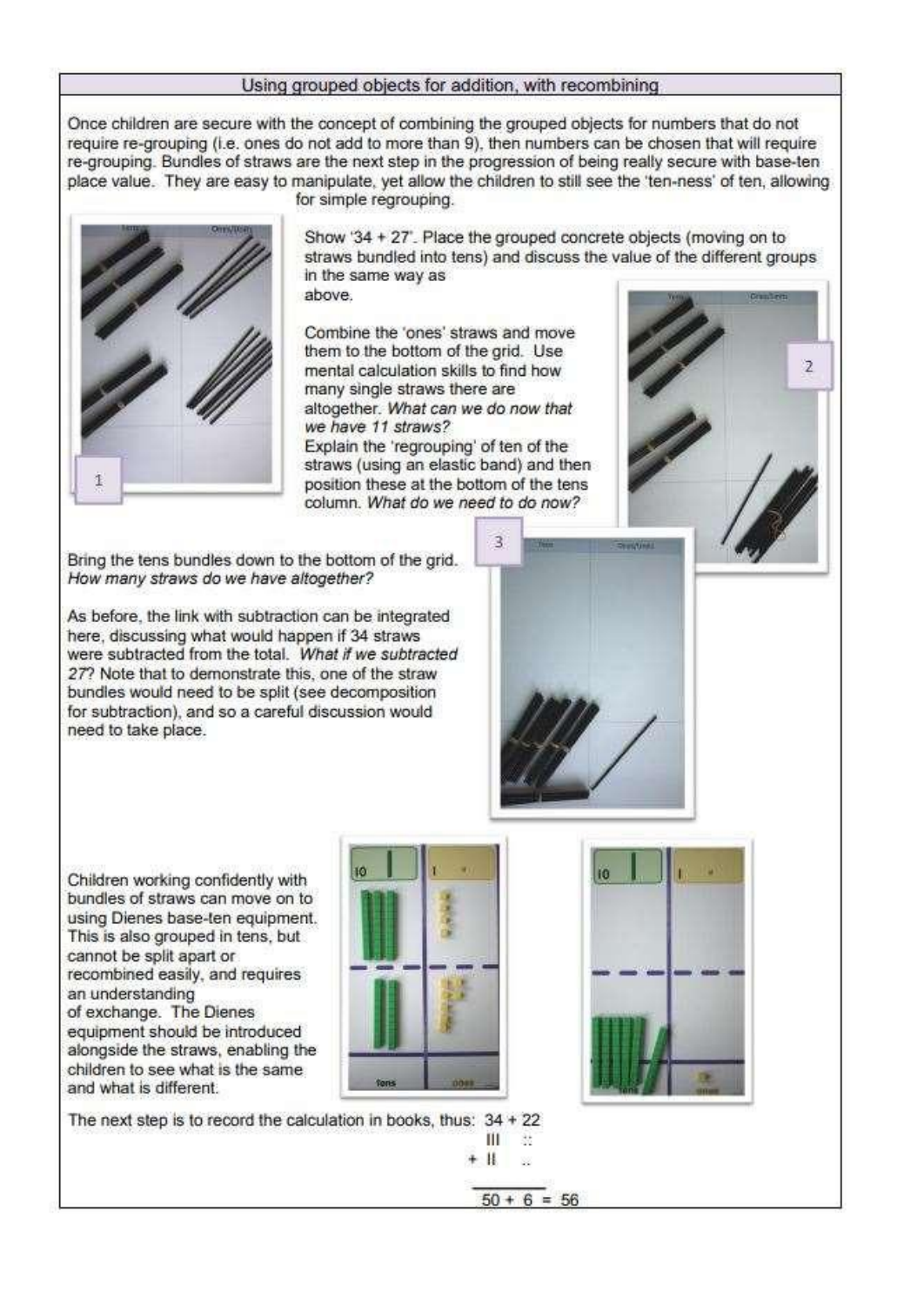## **NC Programme of study**

- Subtract numbers using concrete objects and pictorial representations including:
	- o A two digit number and ones
	- o A two digit number and tens
	- o Two ten digit numbers
	- o Adding three one digit numbers
- Show that addition of two numbers can be done in any order
- (Non Stat: record subtraction in columns supports place value and prepares for formal written methods)



## BY THE END OF YEAR 2...

Children will be confident in using a range of base 10 equipment in columns. They will be able to subtract two 2-digit numbers and start to record the value of the digits in tens and ones columns.

#### Using grouped objects for subtraction, without exchanging

Once secure with the understanding of place value for two-digit numbers, teachers should demonstrate, using concrete objects grouped in tens, how numbers can be represented on grids and then used for calculating.



Familiar' objects should be used initially. Pegs packaged into packs of ten are ideal, and they clearly show the number contained on the labelling. Discuss the contents and count the contents of a pack with the children. Discuss the value of the single pegs as 'ones'.

Show how a number such as 28 can be represented using the pegs. How many packs of ten pegs can we use? How many pegs will that be? How many single pegs will we need to make our total?

Place the pegs on the grid.



We need to give away 5 pegs, so we will subtract them from the 28. Write the subtraction calculation '28 - 5'. Ensure the units being subtracted do not exceed those in the initial number, i.e. 8, and thus exchanging from tens to ones will not be necessary.

Demonstrate how to subtract the 5 single pegs from the 8, by moving them down on the grid. Do we need to move any of these packs of 10 away? Why not? Ensure children understand that the ones digit is changing. but the tens digit is not.

Model how the remaining pegs are moved to the 'answer line' at the bottom of the grid. How many pegs do we have left? How many tens? How many ones?

Once secure, teachers can annotate alongside the concrete objects. This starts to link to the next stage in the progression towards a formal written method, where calculations are laid out vertically.

Ensure the inverse operation of addition is integrated as much as possible. If I added my 5 pegs back on, how many pegs would I have? Model this by working backwards, up the grid, resulting in the same image the children started with.





Recording:  $28 - 5 =$ 

8

5

 $3 = 23$ 

20

 $20 +$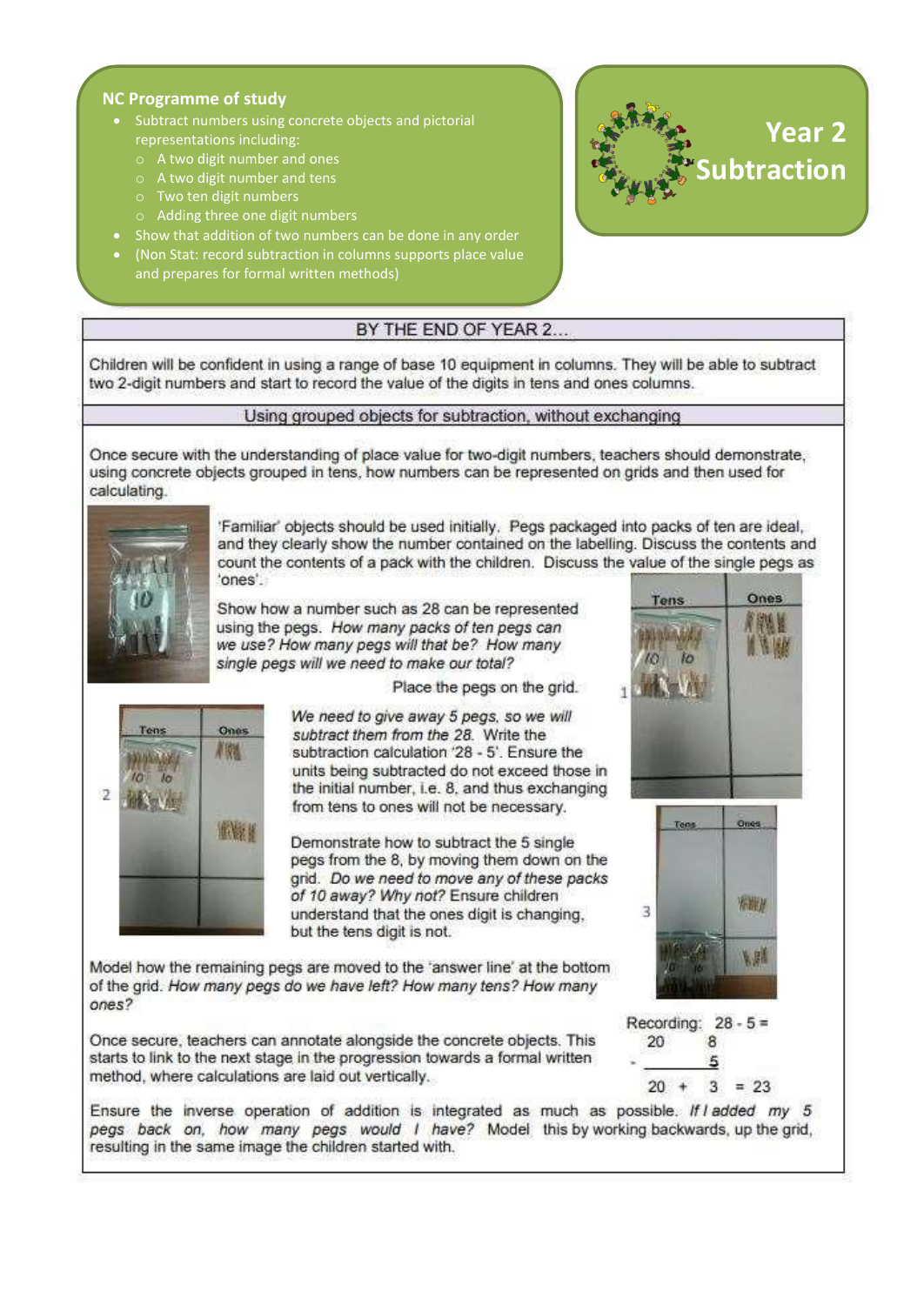#### Using grouped objects for subtraction, with exchanging

Once children are secure with the concept of subtracting the grouped objects for numbers that do not require exchanging (i.e. the ones in the number being subtracted do not exceed those in the starting number), then numbers can be chosen that will require exchanging. Bundles of straws are the next step in the progression of being really secure with base-ten place value. They are easy to manipulate, yet allow the children to still see the 'ten-ness' of ten, allowing for simple regrouping.



Show the calculation '43 - 27'. Lay the 43 grouped concrete objects (moving on to straws bundled into tens) onto the grid and discuss the value of the different groups in the same way as above.

Discuss the fact that 7 ones or single straws need to be removed. Why is this difficult? Do we have enough straws? Discourage the children from saying that they 'can't do it', and explain that they need to split one of the groups of ten into ten separate straws. Demonstrate this by removing the elastic band from one bundle of ten, and move the ten separate straws to the 'ones' column. Emphasise that 43 is now 'thirty and thirteen', simply arranged in a different way.



Using the same action as previously, model how the 7 'ones' straws can be moved down the grid, followed by the 2 tens bundles. Explain each step carefully to the children.





Model how the remaining straws are moved to the 'answer line' at the bottom of the grid. How many straws do we have left? How many tens? How many ones? How many straws did we start with? How many did we take away?

Ensure the inverse operation of addition is integrated as much as possible. If I added my remaining 16 straws to the 27 I took away, how many would I have? Why? Model this by working backwards, up the grid. Show how, with regrouping of one bundle of ten straws, the result is the same image the children started with.

Recording:



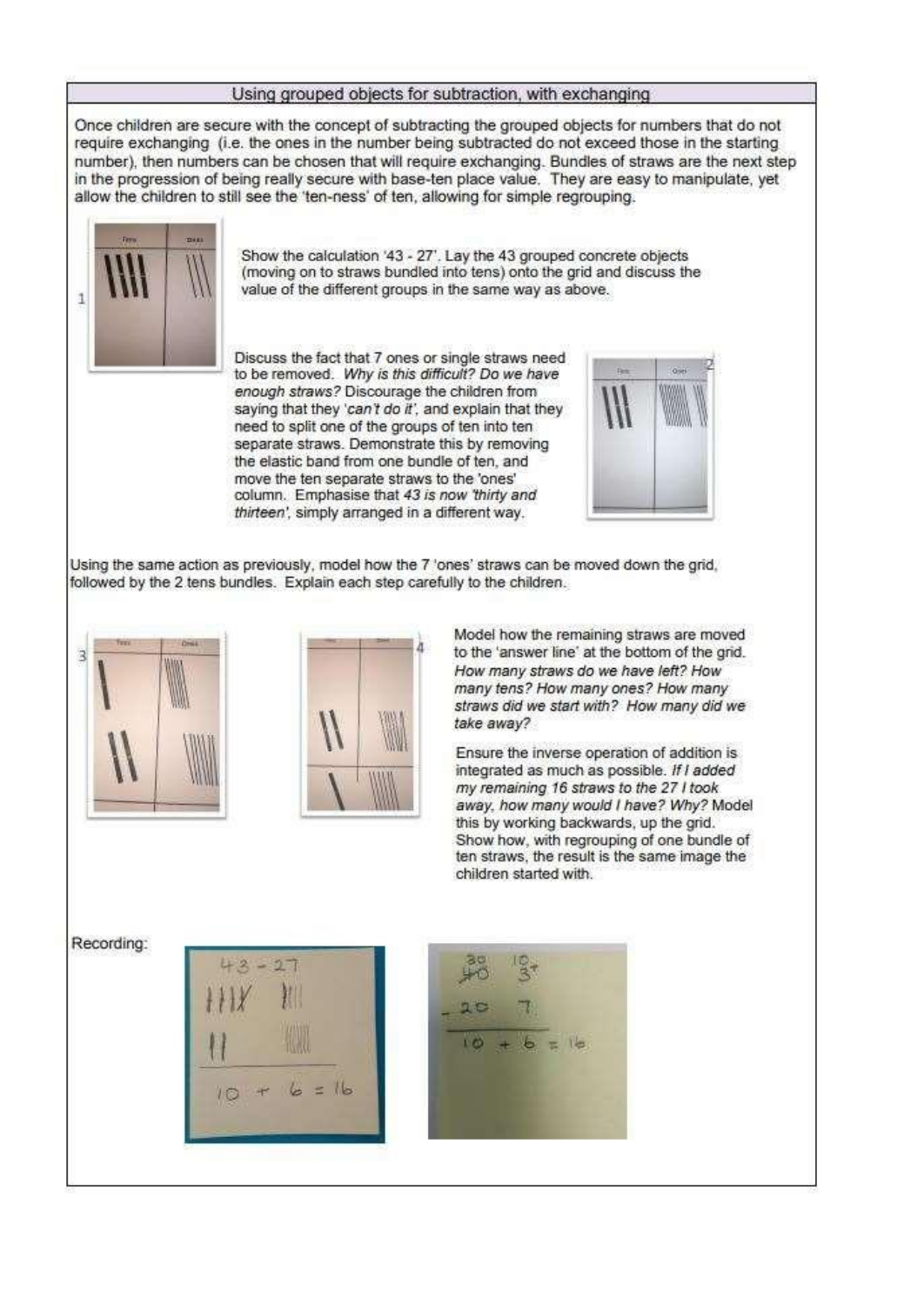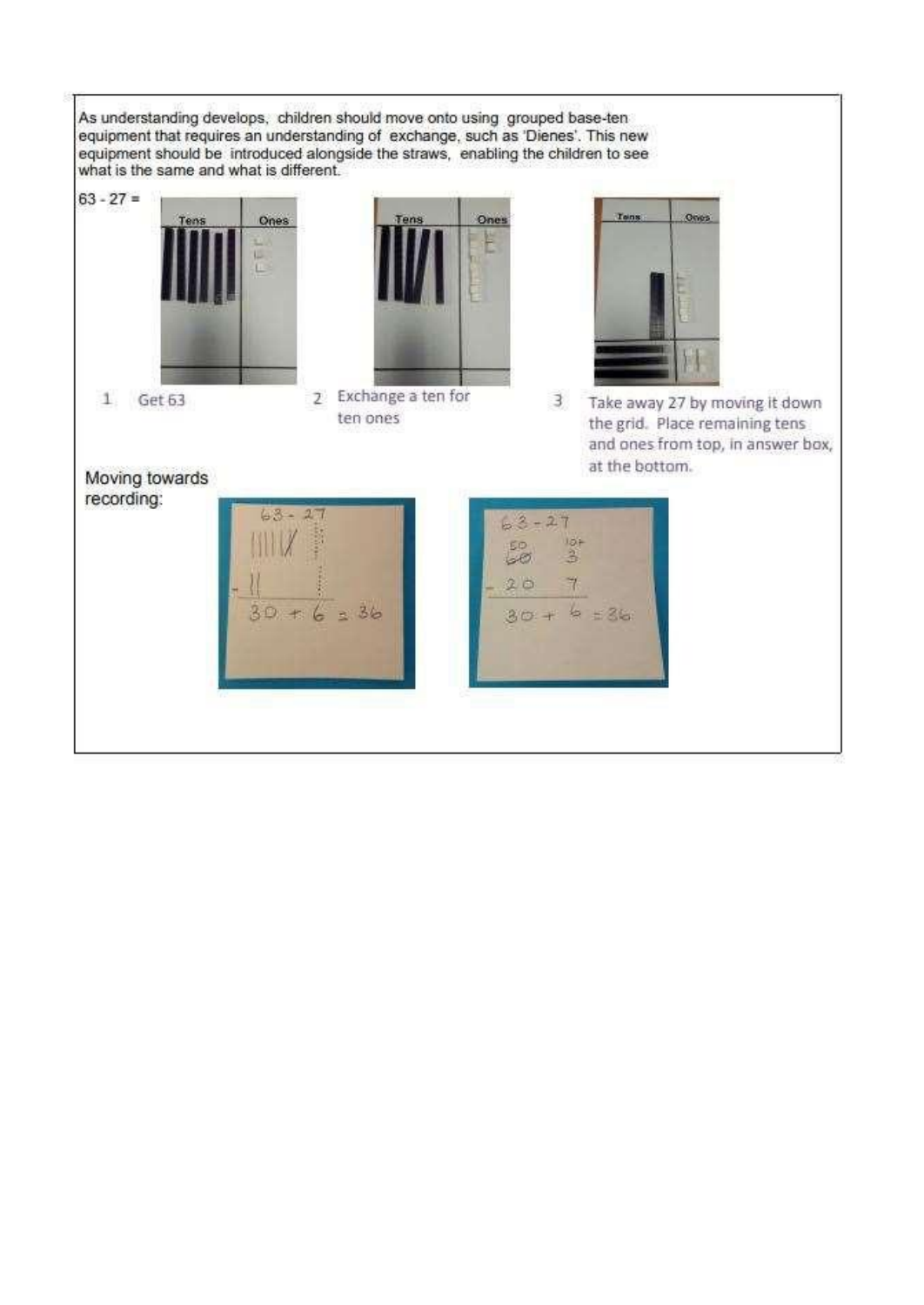## **NC Programme of study**

- Recall and use multiplication and division facts for the 2,5,10 tables including recognising odd and even numbers
- Calculate mathematical statements for multiplication and division within the multiplication tables and write them using symbols  $x / = / \div$



## BY THE END OF YEAR 2...

Children should be able to recognise arrays in printed form and in the environment, and be able to describe them in terms of repeated addition as well as with a multiplication statement.

#### Following on from year 1...

## Making arrays using physical objects and representing them in drawings



Children should be familiar with the array image for multiplication from their experiences in Year 1. Children in year 2 should continue their experiences with arrays, arranging counters, drawing their own representations, counting and labelling the groups.

E.g. 2 groups of 4 (starting from the left of the array and counting rows) or 4 groups of 2 (starting from the left of the array and counting rows).

Show that multiplication of two numbers can be done in any order (commutative).

#### Annotating arrays using repeated addition



Children should be encouraged to see the array as a number of counters repeated in rows. E.g.  $4 + 4 + 4 = 12$ 





N.B. These examples encourage children to see an array being built up from the top row, which links well to later work for division. Arrays are viewed as being built up from top to bottom.

#### Annotating arrays using multiplication



 $4+4+4+4+4=20$   $5 \times 4 = 20$ 

This annotation links to the idea of multiplication as 'scaling'; making a number so many times bigger. Here the starting number is 4 and it is 'scaled up' five times, or by a factor of five.

Children should record as shown:

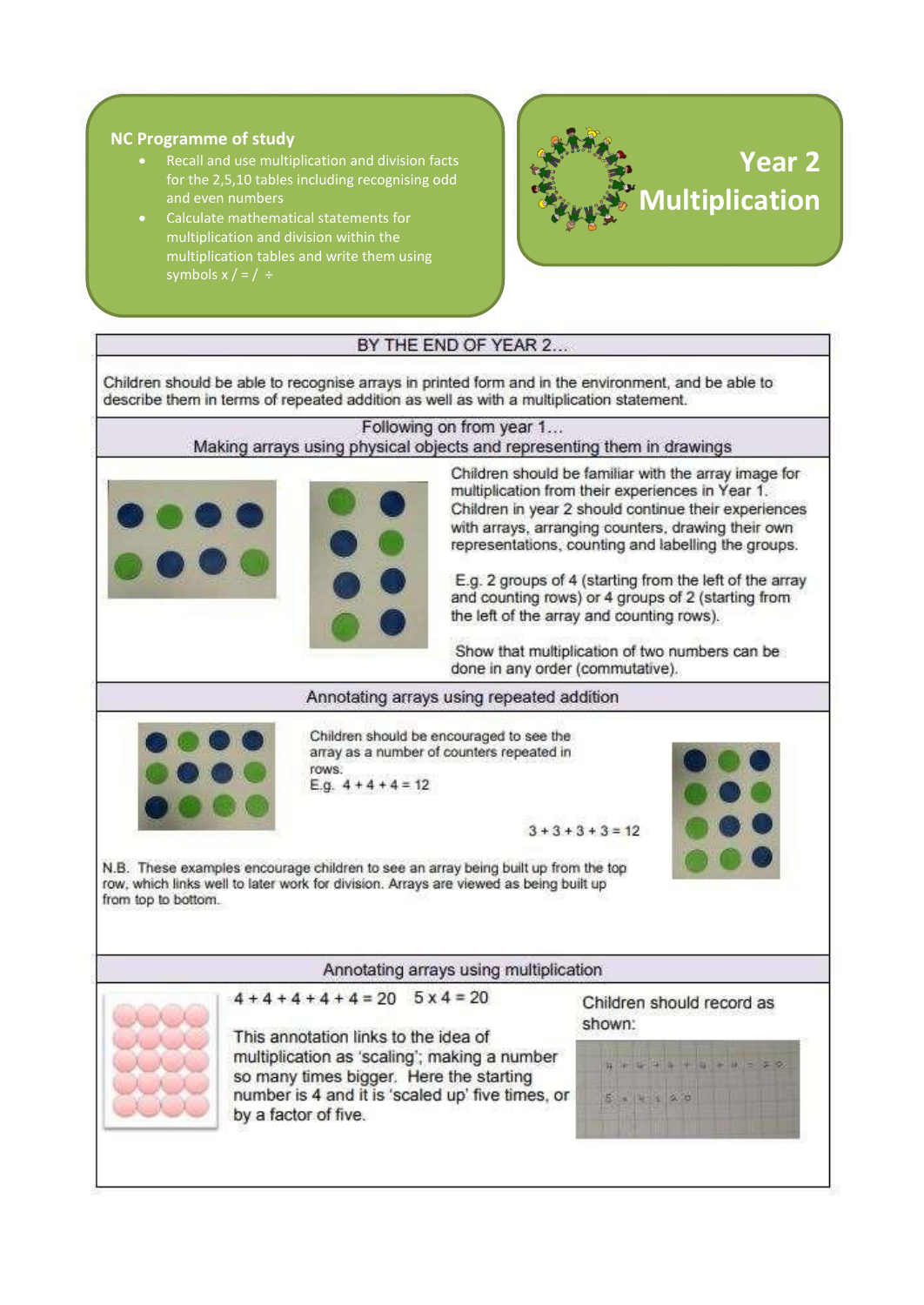## Recognising arrays in the environment

Children should be encouraged to recognise arrays in the local environment and use these to support their multiplication skills. Examples could include wrapping or wallpaper patterns, flowers and other natural objects, cinema seats, bricks on a wall, windows or balconies on a building.

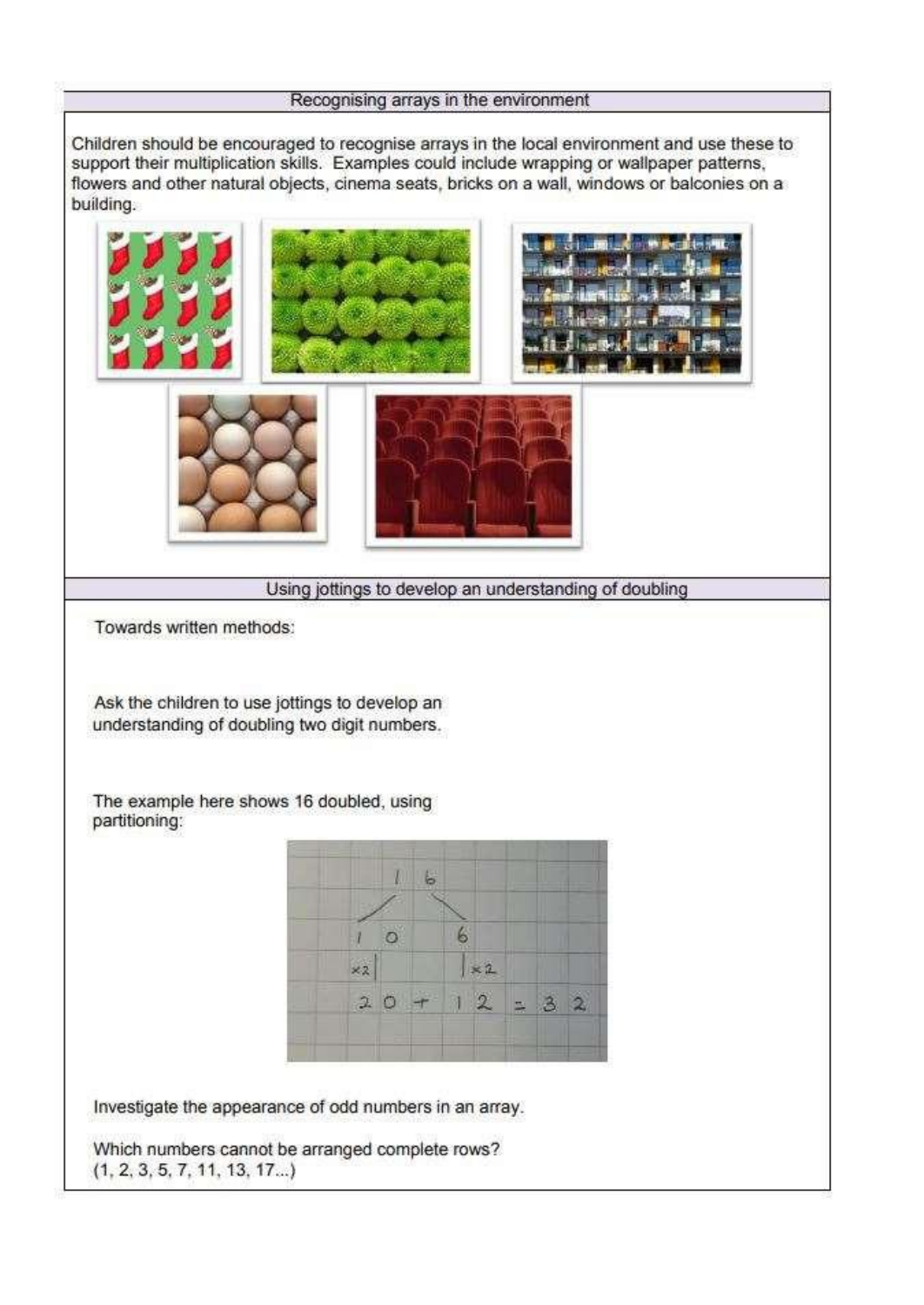## **NC Programme of study**

- Recall and use division facts for the 2,5,10 tables including recognising odd and even numbers
- Calculate mathematical statements for multiplication and division within the multiplication tables and write them using symbols  $x$  / = /  $\div$
- Solve problems involving multiplication and division using materials, arrays, repeated addition, mental methods, multiplication and division facts



# BY THE END OF YEAR 2... By the end of Year 2, children will be able to show their understanding as: Arrays using concrete apparatus, showing understanding of grouping in 2s, 5s and 10s e.g.  $12 \div 5 = 2$  remainder 2  $12 \div 2 = 5$  remainder 2 Introducing arrays for visualisation of division Sharing and grouping should be formalised into arrays introducing the vocabulary of mathematical statements. Equal sharing occurs when a quantity is shared out equally into a given number of portions. We find out how many there are in each portion. When sharing, we know the total number being shared, and the number of sets to share between. We find out how many in each portion. If 8 is divided into 8 shared between or groups of 2, there are 4 groups 4 is 2 If 8 is divided 8 shared  $\frac{8 \text{ shared}}{\text{between}}$  or *into groups* of 4. there  $2$  is  $4$ are 2 groups Grouping occurs when finding how many groups of the divisor are in the original amount. When grouping, we know the total number of objects, and the number in each set. We find out how many sets are needed.